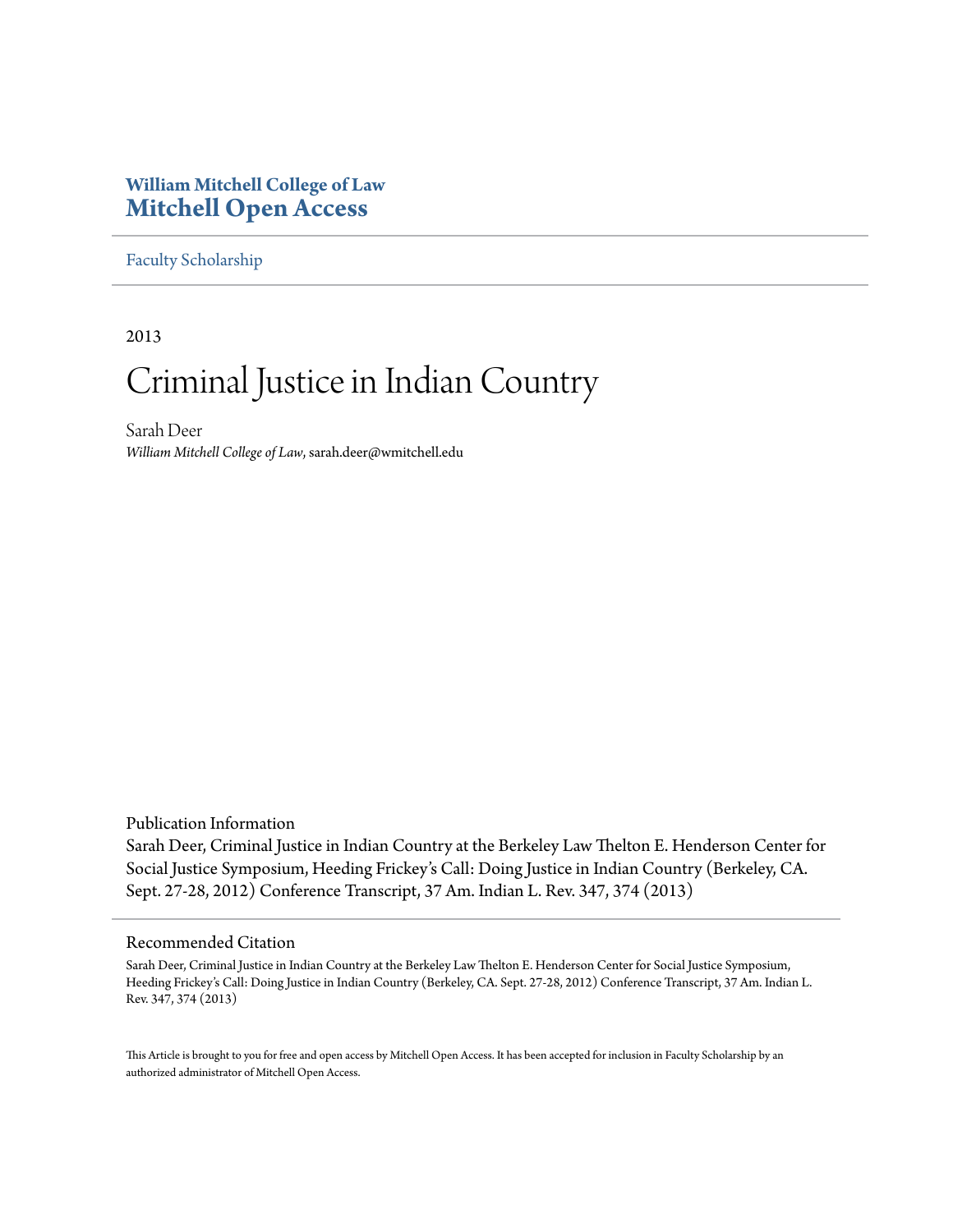# Criminal Justice in Indian Country

#### **Abstract**

On March 7,2013, President Obama signed the 2013 Violence Against Women Act Re-authorization ("VAWA 2013"). Contained within that legislation is a partial re-authorization of tribal criminal jurisdiction over non-Indians, which is a topic covered in this short article. VAWA 2013 recognizes that the inherent right of tribal nations includes criminal jurisdiction over non-Indian defendants accused of domestic violence. The topics discussed in this article-statistical evidence, interdiction of violence, and protecting Native women-will likely become even more important as tribal leaders and jurists consider the future of tribal self-determination and seek to realize the full potential of the changes created by VAWA 2013.

#### **Keywords**

Violence Against Women Act 2013, Indian Law, Native women, tribal jurisdiction, non-Indian jurisdiction, victimization surveys, Oliphant decision, sex crimes data, violence against women

#### **Disciplines**

Criminal Law | Indian and Aboriginal Law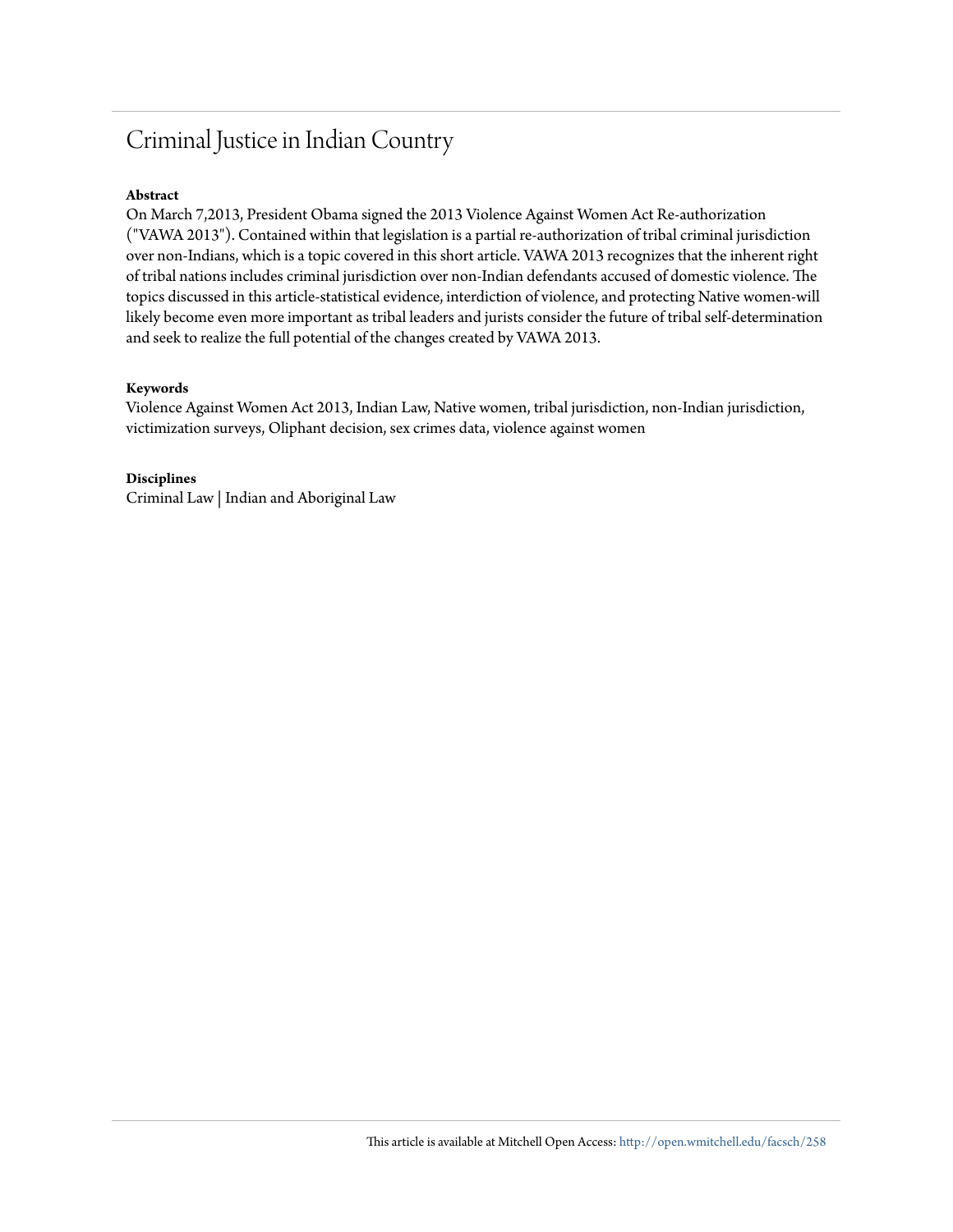### **CONFERENCE TRANSCRIPT: HEEDING FRICKEY'S CALL: DOING JUSTICE IN INDIAN COUNTRY\***

#### *Table of Contents*

| HEEDING PHIL FRICKEY'S CALL: THE ISSUES IN INDIAN COUNTRY348        |      |
|---------------------------------------------------------------------|------|
| Matthew L.M. Fletcher, Professor of Law and Director of the         |      |
| Indigenous Law & Policy Center, Michigan State University           |      |
|                                                                     |      |
| Joseph Heath, Attorney at Law, Onondaga Nation General Counsel351   |      |
| Pat Sekaquaptewa, Executive Director, Nakwatsvewat Institute358     |      |
|                                                                     |      |
| Sarah Krakoff, Professor of Law, University of Colorado Law         |      |
|                                                                     |      |
| Hawk Rosales, Executive Director, InterTribal Sinkyone Wilderness   |      |
|                                                                     |      |
|                                                                     |      |
| Sarah Deer, Assistant Professor of Law, William Mitchell College of |      |
|                                                                     |      |
| M. Alexander Pearl, NALSA Alum; Assistant Professor, Florida        |      |
|                                                                     |      |
| BERKELEY LAW'S RESPONSIBILITY FOR HEEDING FRICKEY'S CALL390         |      |
| Matthew Fletcher, Professor of Law and Director of the              |      |
| Indigenous Law & Policy Center, Michigan State University           |      |
|                                                                     | 390  |
| Katherine Florey, Professor of Law, University of California at     |      |
|                                                                     |      |
| INTERNATIONAL HUMAN RIGHTS AND INDIAN COUNTRY393                    |      |
| Joseph Bryan, Assistant Professor of Geography, University of       |      |
| Colorado at Boulder                                                 | .393 |
| Amy Bowers Cordalis, Staff Attorney, Native American Rights         |      |
|                                                                     |      |
|                                                                     | 407  |
| Matthew Fletcher, Professor of Law and Director of the              |      |
| Indigenous Law & Policy Center, Michigan State University           |      |
|                                                                     |      |
|                                                                     |      |

 <sup>\*</sup> These materials were presented at the University of California at Berkeley Law School on Sept. 27-28, 2012.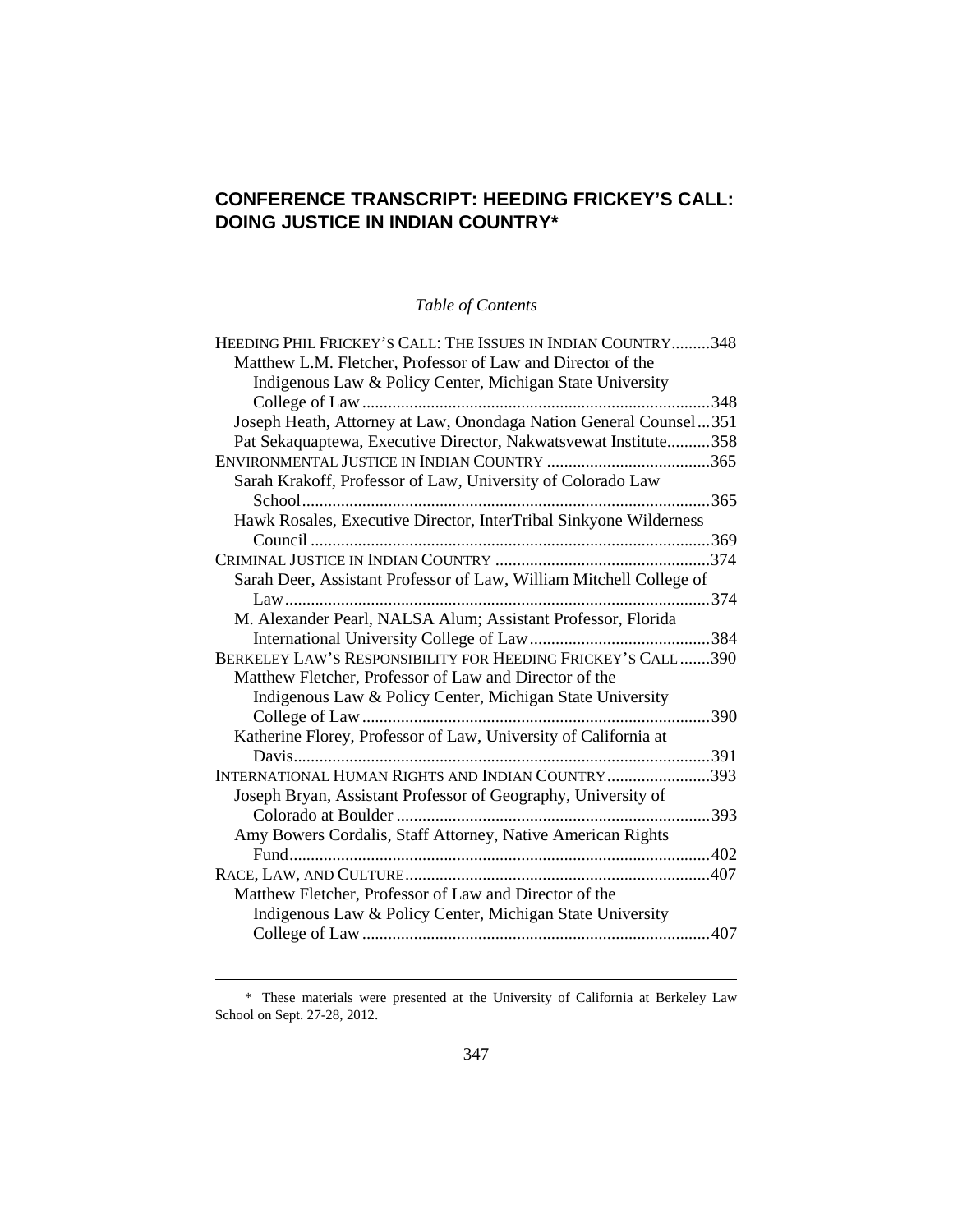This victory is an example of a successful collaborative approach that required carefully negotiating with California through administrative channels, instead of through litigation or legislation. It was all about building a solution whereby we could achieve dual protections for the environment and the tribes' traditional subsistence uses. All of the uses allowed by California before these new regulations go into effect will remain in place for the tribes that are listed for these MPAs. But the public will not be allowed the same extractive uses in those MPAs.

For the first time, north coast tribes have received formal recognition by California of their marine use rights through a new and distinct category of use that stands separate from the recreational and commercial categories. We view this as a huge victory for California tribes. The MLPA process has been far from perfect, and not everyone was happy with the outcome; but in the southern bio-region of the north coast (from the mouth of the Mattole River to Point Arena) seventeen federally recognized tribes in Mendocino and Lake Counties were included in this area's six new SMCAs, and one federally recognized tribe in Humboldt County was included in one of those SMCAs. Four federally recognized tribes in Humboldt and Del Norte Counties were included in four new SMCAs and one new state marine recreational management area in the north coast's northern bio-region (from the Oregon border to the mouth of the Mattole River).<sup>86</sup>

Tribal engagement in the MLPA process demonstrates that when people pull together and work towards something good, both environmental protection and social justice can be achieved. And, we can change the way the government views tribal sovereignty and aboriginal rights.

#### CRIMINAL JUSTICE IN INDIAN COUNTRY

#### *Sarah Deer, Assistant Professor of Law, William Mitchell College of Law*<sup>87</sup>

Author's preface: *These remarks were originally delivered in September of 2012. On March 7, 2013, President Obama signed the 2013 Violence Against Women Act Reauthorization ("VAWA 2013"). Contained within that legislation is a partial reauthorization of tribal criminal jurisdiction* 

 <sup>86.</sup> *Northern California Marine Protected Areas*, CAL. DEP'T OF FISH & WILDLIFE, http://www.dfg.ca.gov/mlpa/ncmpas\_list.asp (last visited Mar. 27, 2013) (final approved regulation, including maps and details regarding tribal take).

 <sup>87.</sup> Citizen of the Muscogee (Creek) Nation of Oklahoma. *Mvto* (thank you) to the many Native women survivors and advocates who have informed my work on this issue. I am grateful to Anna R. Light, who provided invaluable research assistance in finalizing these remarks for publication.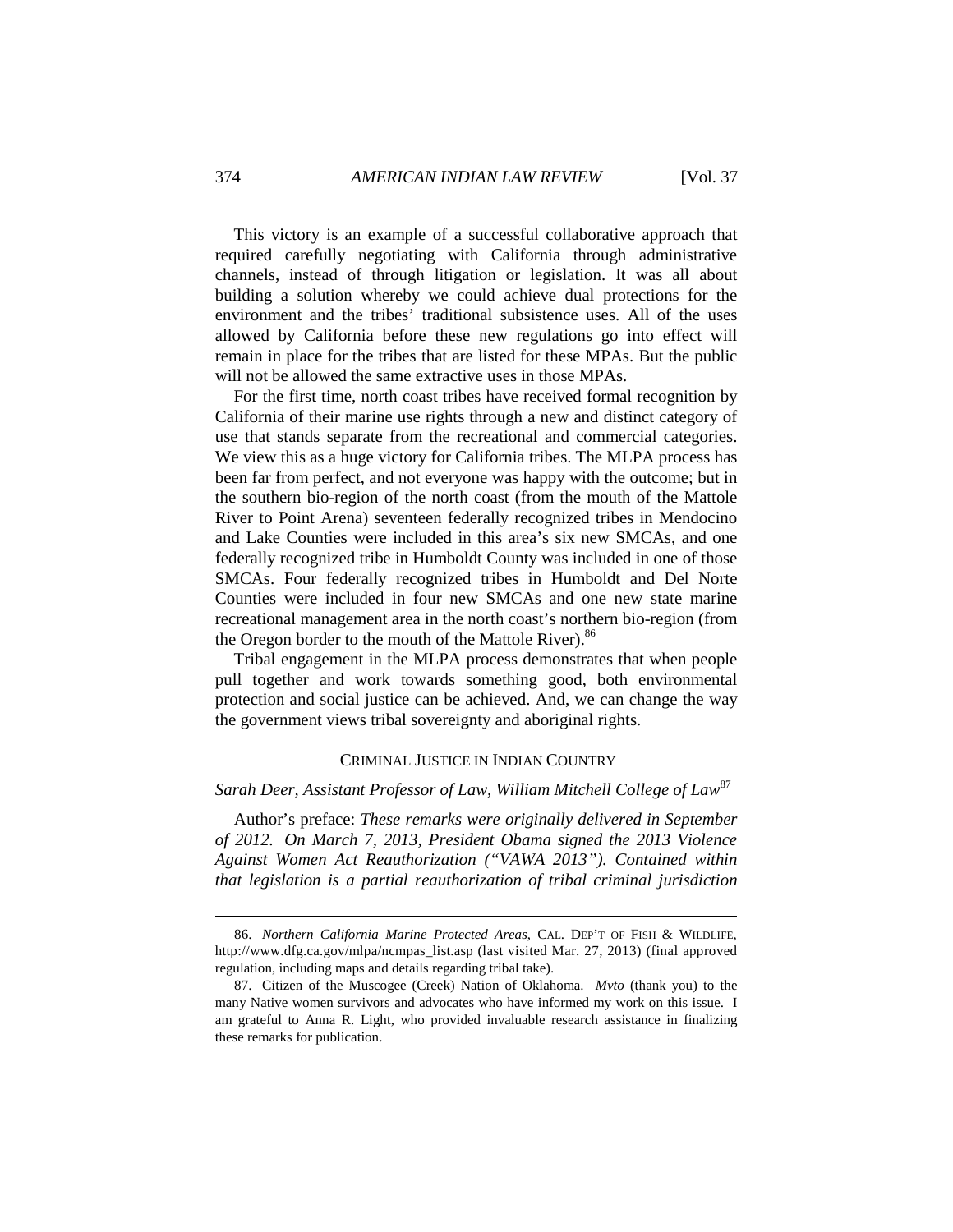*over non-Indians, which is a topic covered in this short essay. VAWA 2013 recognizes that the inherent right of tribal nations includes criminal jurisdiction over non-Indian defendants accused of domestic violence. The topics discussed in this essay — statistical evidence, interdiction of violence, and protecting Native women — will likely become even more important as tribal leaders and jurists consider the future of tribal selfdetermination and seek to realize the full potential of the changes created by VAWA 2013*.

Thank you very much for this opportunity. This is my first visit to Berkeley and I am grateful that I have been invited to share some information about my work.

At the outset, I would like to lay some foundation for my perspective on Indian law. My introduction to law was based on my experience in victim advocacy. Prior to going to law school (and during law school), I worked at a rape crisis center in Lawrence, Kansas as an advocate for six years. Many of the women I worked with were Native students at Haskell Indian Nations University in Lawrence who had either been assaulted prior to coming to Haskell or had been assaulted on campus. Through that work I began to see a possible path of working in the legal system to help those women. My plan was originally to work as a sex crimes prosecutor.

I ended up straying from that particular career path, but most of my work continues to be informed by the experience of working directly with victims of violent crime. Since law school, I have spoken to literally hundreds of native women who have survived sexual assault or domestic violence (often both) throughout Indian Country and in urban areas. Most of my scholarship has focused on the needs and rights of those survivors.<sup>88</sup>

The statistics regarding violence against Native women are almost a mantra now for many of us who work in this area. One in three Native women will be sexually assaulted in her lifetime, and three out of five will be victims of domestic violence.<sup>89</sup> Major news media outlets have called the problem "an epidemic."90

 <sup>88.</sup> *See, e.g.*, Sarah Deer, *Toward an Indigenous Jurisprudence of Rape*, 14 KAN. J.L. & PUB. POL'Y 121 (2004); Sarah Deer, *Sovereignty of the Soul: Exploring the Intersection of Rape Law Reform and Federal Indian Law*, 38 SUFFOLK U. L. REV. 455 (2005); Sarah Deer, *Decolonizing Rape Law: A Native Feminist Synthesis of Safety and Sovereignty*, 24 WICAZO SA REV. 149 (2009); Sarah Deer, *Relocation Revisited: Sex Trafficking of Native Women in the United States*, 36 WM. MITCHELL L. REV. 621 (2010).

 <sup>89.</sup> *See* Hilary N. Weaver, *The Colonial Context of Violence: Reflections on Violence in the Lives of Native American Women*, 24 J. INTERPERSONAL VIOLENCE 1552, 1557 (2009); Stephanie Wahab & Lenora Olson, *Intimate Partner Violence and Sexual Assault in Native American Communities*, 5 TRAUMA, VIOLENCE & ABUSE 353 (2004); *Policy Insights Brief:*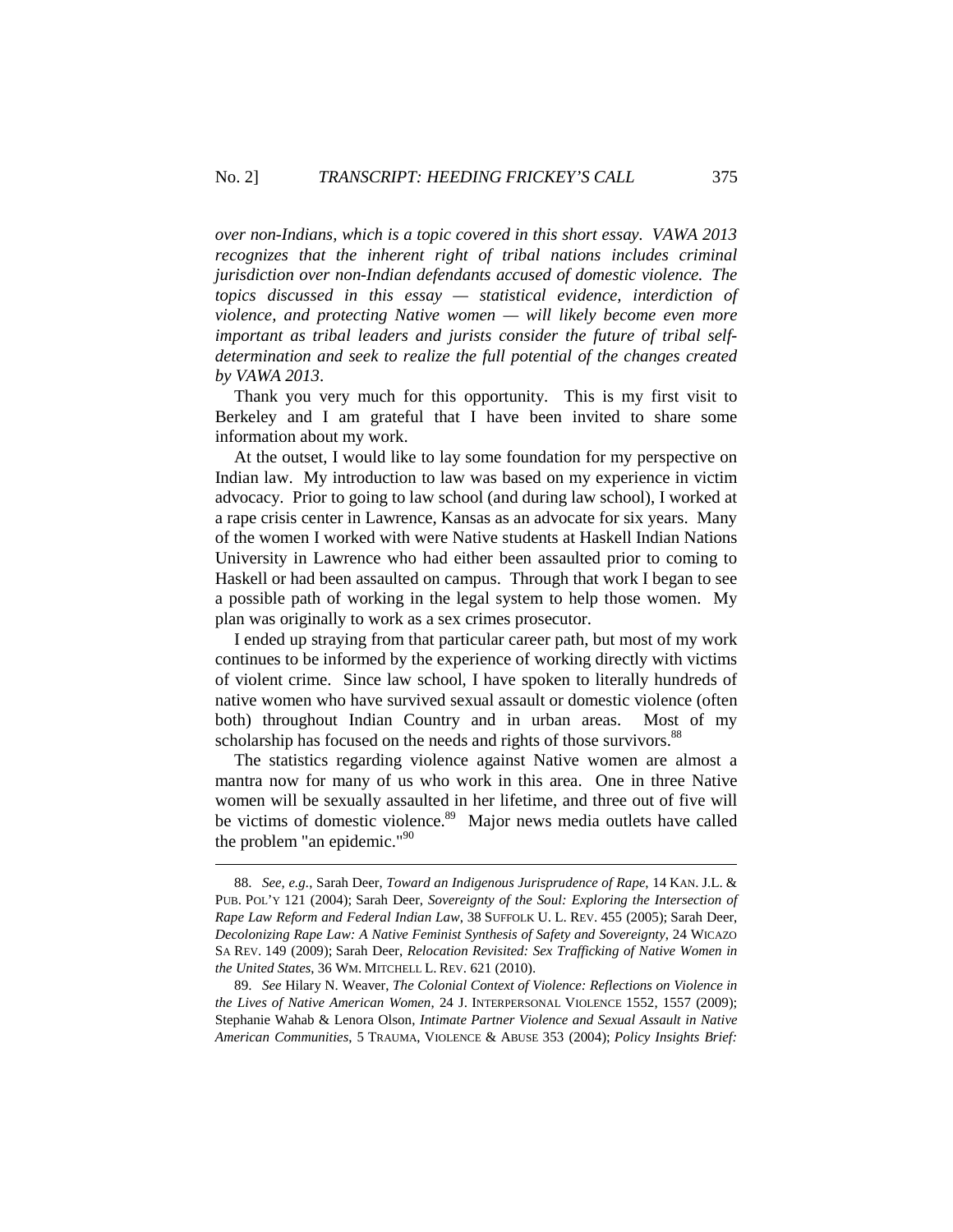It is important to understand the origin of those statistics in order to learn from this data, as opposed to it being a phrase we simply repeat. Many advocates in tribal communities have told me that those statistics don't reflect the reality they encounter. When I talk to advocates on the reservations and in Alaska Native villages about the "one in three" Native women, they have expressed skepticism. The skepticism is based on experience, that the problem is much more significant because the existing data grossly understates the problem. Charon Asetoyer and other women from reservations have explained the severity of domestic violence this way: Native women "talk to their daughters about what to do when they are sexually assaulted, not *if* they are sexually assaulted, but *when*."91 In 2011, Juana Majel Dixon, First Vice President of the National Congress of American Indians and member of the Pauma-Yuima Band of Luiseno Indians explained, "Young women on the reservation live their lives in anticipation of being raped. They talk about 'how I will survive my rape' as opposed to not even thinking about it. We shouldn't have to live our lives that way."92 Sexual assault has been normalized in many of our communities.

In 1999, the Bureau of Justice Statistics issued a report called "American Indians and Crime," which was really the first national exposure of Native victimization in the United States. $93$  It showed a highly disproportionate

 91. NATIVE AM. WOMEN'S HEALTH EDUC. RES. CTR., INDIGENOUS WOMEN'S DIALOGUE: ROUNDTABLE REPORT ON THE ACCESSIBILITY OF PLAN B AS AN OVER THE COUNTER (OTC) WITHIN INDIAN HEALTH SERVICE 10 (Feb. 2012), *available at* http://www.naho.ca/wpcontent/uploads/2012/03/Plan-B-Report.pdf (emphasis added).

 92. Kirsten M. Carlson, *UN Special Rapporteur Investigates Epidemic of Violence Against Indian Women in the United States*, TURTLE TALK (Jan. 29, 2011, 12:24 PM), http://turtletalk.wordpress.com/2011/01/29/un-special-rapporteur-investigates-epidemic-ofviolence-against-indian-women-in-the-united-states/.

93. LAWRENCE A. GREENFELD & STEVEN K. SMITH, BUREAU OF JUSTICE STATISTICS, AMERICAN INDIANS AND CRIME (1999), *available at* http://bjs.ojp.usdoj.gov/index.cfm?ty= pbdetail&iid=387. For an updated version, see STEVEN W. PERRY, BUREAU OF JUSTICE

*Statistics on Violence Against Native Women*, NCAI POL'Y RES. CTR. (Feb. 2013), http://files.ncai.org/broadcasts/2013/February/Policy%20Insights%20Brief\_VAWA\_020613 .pdf.

 <sup>90.</sup> Suzy Khimm, *The Violence Against Women Act Is on Life Support*, WASH. POST (Jan. 25, 2013, 3:37 PM), http://www.washingtonpost.com/blogs/wonkblog/wp/2013/01/25/ the-violence-against-women-act-is-on-life-support (citing the "epidemic of domestic violence among Native Americans"); Rebecca Solnit, *A Rape a Minute, a Thousand Corpses a Year*, HUFFINGTON POST (Jan. 24, 2013, 10:25 AM), http://www.huffingtonpost.com/ rebecca-solnit/violence-against-women\_b\_2541940.html ("Speaking of epidemics, one of three Native American women will be raped.").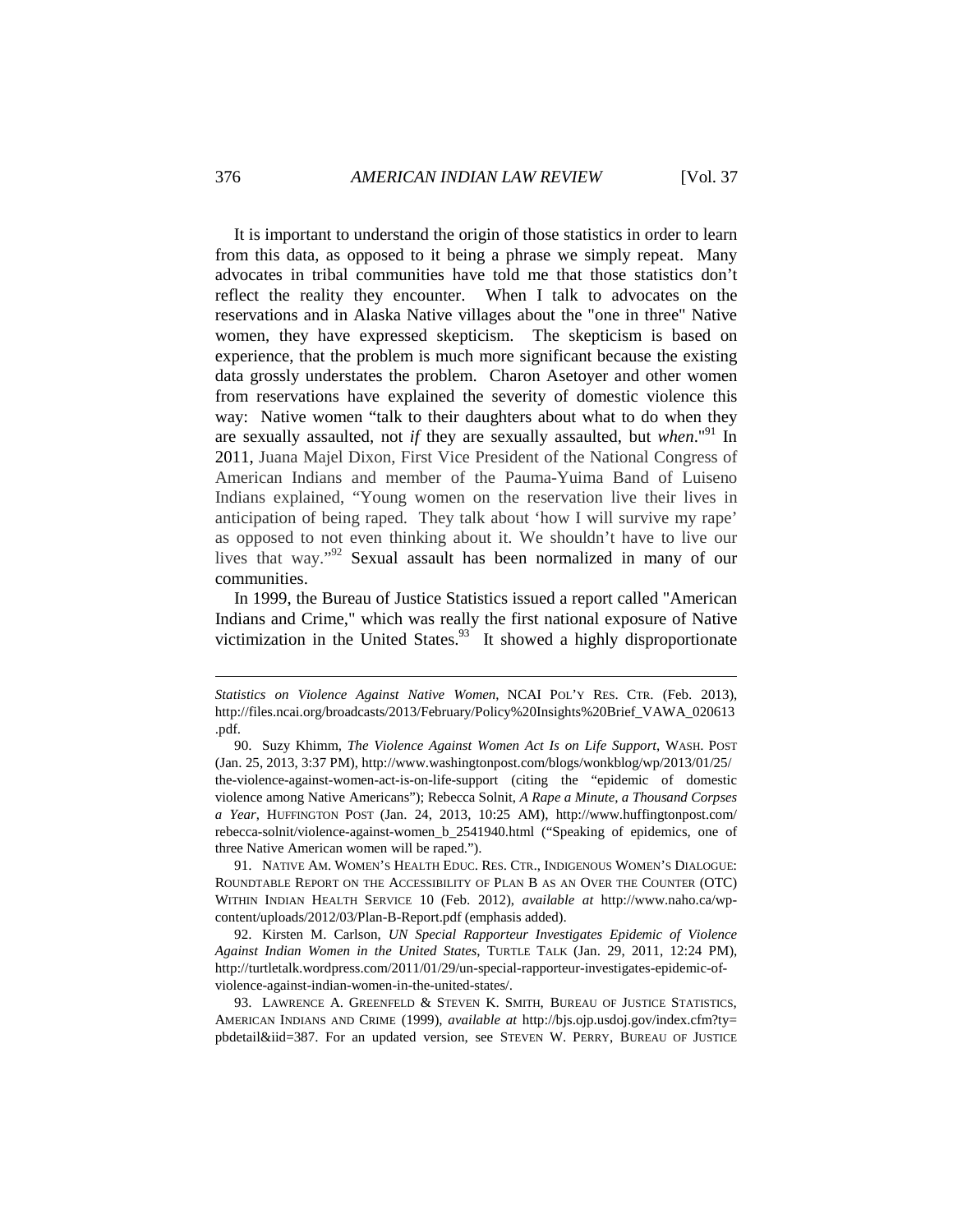level of victimization in the lives of Native people, including data that Native people have experienced rates of violence at two and one half to three times higher than the mainstream population. Since 1999, those statistics have been affirmed, verified, and replicated by a number of different sources including state and tribal entities.<sup>94</sup> Amnesty International investigated the high rates of sexual violence, which resulted in intense media attention to the problem.<sup>95</sup> What I wanted to speak specifically about is the data — the one in three data and the three out of five data — and talk about the challenges with relying on that data.

The first problem we have to confront is that a lot of this data is national in scope. Using this data to describe problems in all tribal nations is problematic because each community is different. Tribal governments have struggled for over a century with the "one size fits all" federal approach to problem solving in tribal communities. Our tribal communities are often lumped into a single category (e.g., "Indian Country" or "Native people"), which does not account for the wide disparity in specific problems faced by individual sovereign nations.

Most of the time, we don't have specific data about individual tribal communities, and of course the crime rates are not the same in every single community. When the national data does not reflect the reality in a particular community, there tends to be some skepticism about that data. The other problem with the national data is that it often does not distinguish between on-reservation crime and off-reservation crime.

STATISTICS, AMERICAN INDIANS AND CRIME: A BJS STATISTICAL PROFILE, 1992-2002 (2004), *available at* http://bjs.ojp.usdoj.gov/index.cfm?ty=pbdetail&iid=386.

 <sup>94.</sup> University of Delaware criminologist Ronet Bachman is the leading statistician on violence against Native women in the United States. *See* Ronet Bachman et al., *Estimating the Magnitude of Rape and Sexual Assault Against American Indian and Alaska Native (AIAN) Women*, 43 AUSTL. & N.Z. J. CRIMINOLOGY 199 (2010). Other studies which support these findings include Shira Rutman et al., *Reproductive Health and Sexual Violence Among Urban American Indian and Alaskan Native Young Women: Select Findings from the National Survey of Family Growth (2002)*, 16 MATERNAL & CHILD HEALTH J. S347 (2012); DANETTE BUSKOVICK & ELIZABETH A. PETERSON, U.S. DEP'T OF JUSTICE, DOMESTIC VIOLENCE: RESULTS FROM THE 2008 MINNESOTA CRIME VICTIM SURVEY (2009), *available at* https://www.unitedwaytwincities.org/\_asset/fphxh5/2009\_Domestic\_Violence\_Report.pdf; PATRICIA TJADEN & NANCY THOENNES, U.S. DEP'T OF JUSTICE, FULL REPORT OF THE PREVALENCE, INCIDENCE, AND CONSEQUENCES OF VIOLENCE AGAINST WOMEN (2000), *available at* https://www.ncjrs.gov/pdffiles1/nij/183781.pdf.

 <sup>95.</sup> AMNESTY INT'L, MAZE OF INJUSTICE: THE FAILURE TO PROTECT INDIGENOUS WOMEN FROM SEXUAL VIOLENCE IN THE USA (2007), *available at* http://www.amnestyusa.org/pdfs/ MazeOfInjustice.pdf.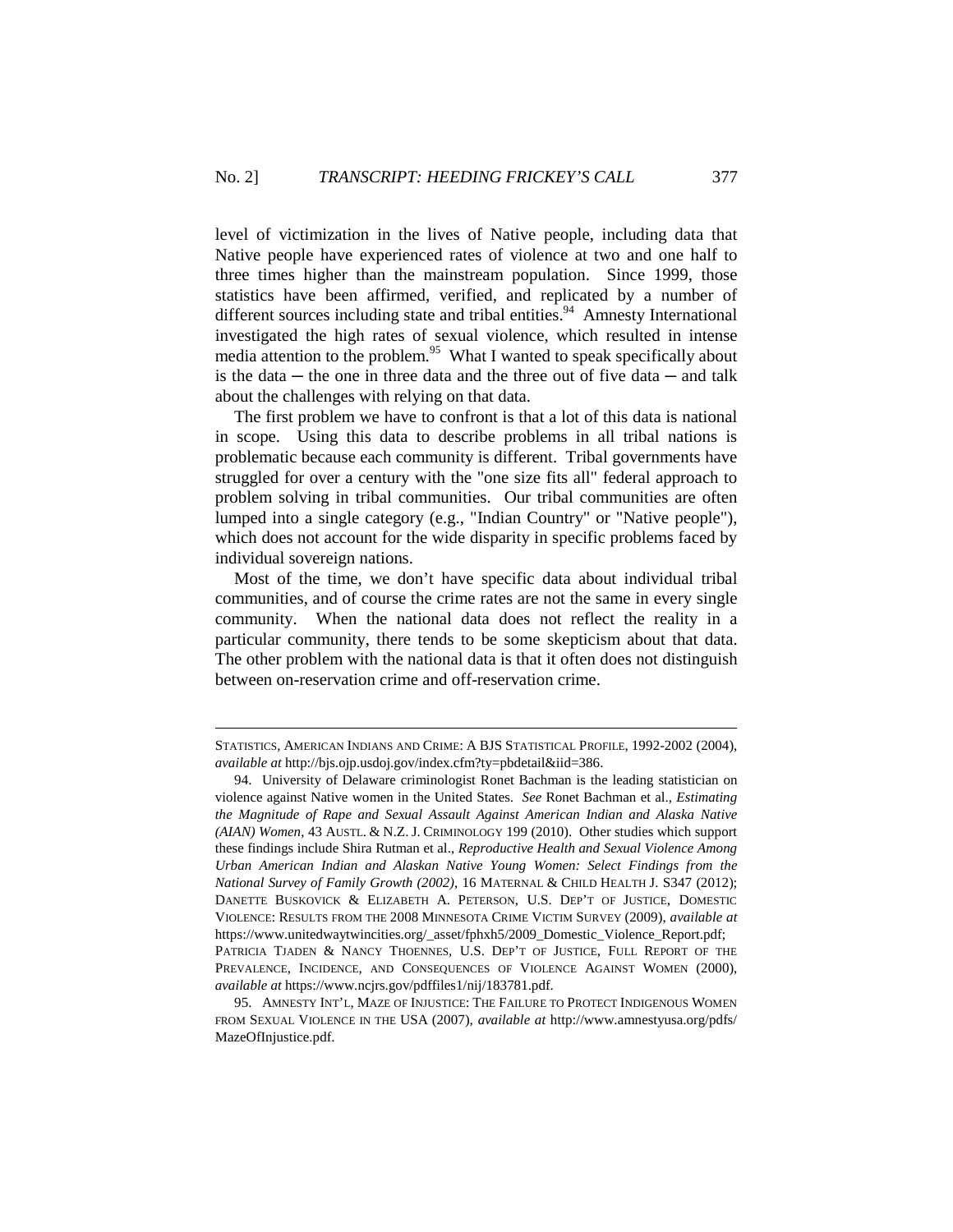In order to understand how to use this information, it is important to understand how this data is collected and how the numbers are crunched. I should preface my remarks on data by clarifying that I do not have training in statistics. However, I think lawyers should have a basic understanding of how data is collected and published. I apologize for the very cursory overview that is based on my understanding of how this process works.

Much of this data is collected by the federal government through victimization surveys. $96$  Prior to victimization survey development, the only way to "count" crime was to consider the number of police reports that were filed. Those of you who are victims or work with victims know that most of these crimes are never reported to police.<sup>97</sup> So relying on law enforcement report data or prosecution data does not yield accurate results.

The "victim survey" method was developed to contact random samples of the population (via telephone in most cases) and ask them a series of questions regarding their experience with crime.<sup>98</sup> If a survey respondent indicates that she has been a victim of crime, she is asked a series of questions about the type of crime, the race of the perpetrator, and so on. Victimization surveys are the true origin of much of our knowledge because most victims don't officially report crime — especially sexual assault crimes. Prior to the development of victimization surveys, there was no way to account for crimes never reported.

Fortunately, the sample sizes in many of these studies have become large enough that American Indian and Alaska Native data has become "statistically significant." If the data is not a "statistically significant sample," then it is simply pooled with other groups of people who do not constitute a statistically significant sample and categorized as "other." This

 <sup>96.</sup> *See, e.g.*, Jennifer L. Truman & Michael Planty, *Criminal Victimization, 2011*, BUREAU OF JUST. STAT. BULL., Oct. 2012, at 1, *available at* http://bjs.gov/content/pub/pdf/ cv11.pdf; LYNN LANGTON ET AL., BUREAU OF JUSTICE STATISTICS, SPECIAL REPORT: VICTIMIZATIONS NOT REPORTED TO THE POLICE, 2006-2010 (Aug. 2012), *available at* http:// bjs.gov/content/pub/pdf/vnrp0610.pdf; JANET L. LAURITSEN ET AL., BUREAU OF JUSTICE STATISTICS, METHODS FOR COUNTING HIGH-FREQUENCY REPEAT VICTIMIZATIONS IN THE NATIONAL CRIME VICTIMIZATION SURVEY (2012), *available at* http://bjs.gov/content/pub/ pdf/mchfrv.pdf.

 <sup>97.</sup> *See* Weaver, *supra* note 89, at 1556; *Victimization Surveys*, U. OF ARIZ. RAPE & SEXUAL ASSAULT SURVEILLANCE PROJECT, http://www.u.arizona.edu/~sexasslt/victimization. html (last visited Feb. 7, 2013).

 <sup>98.</sup> *See Survey Methodology for Criminal Victimization in the United States*, BUREAU OF JUST. STAT., http://bjs.ojp.usdoj.gov/content/pub/pdf/ncvs\_methodology.pdf (last visited Apr. 2, 2013).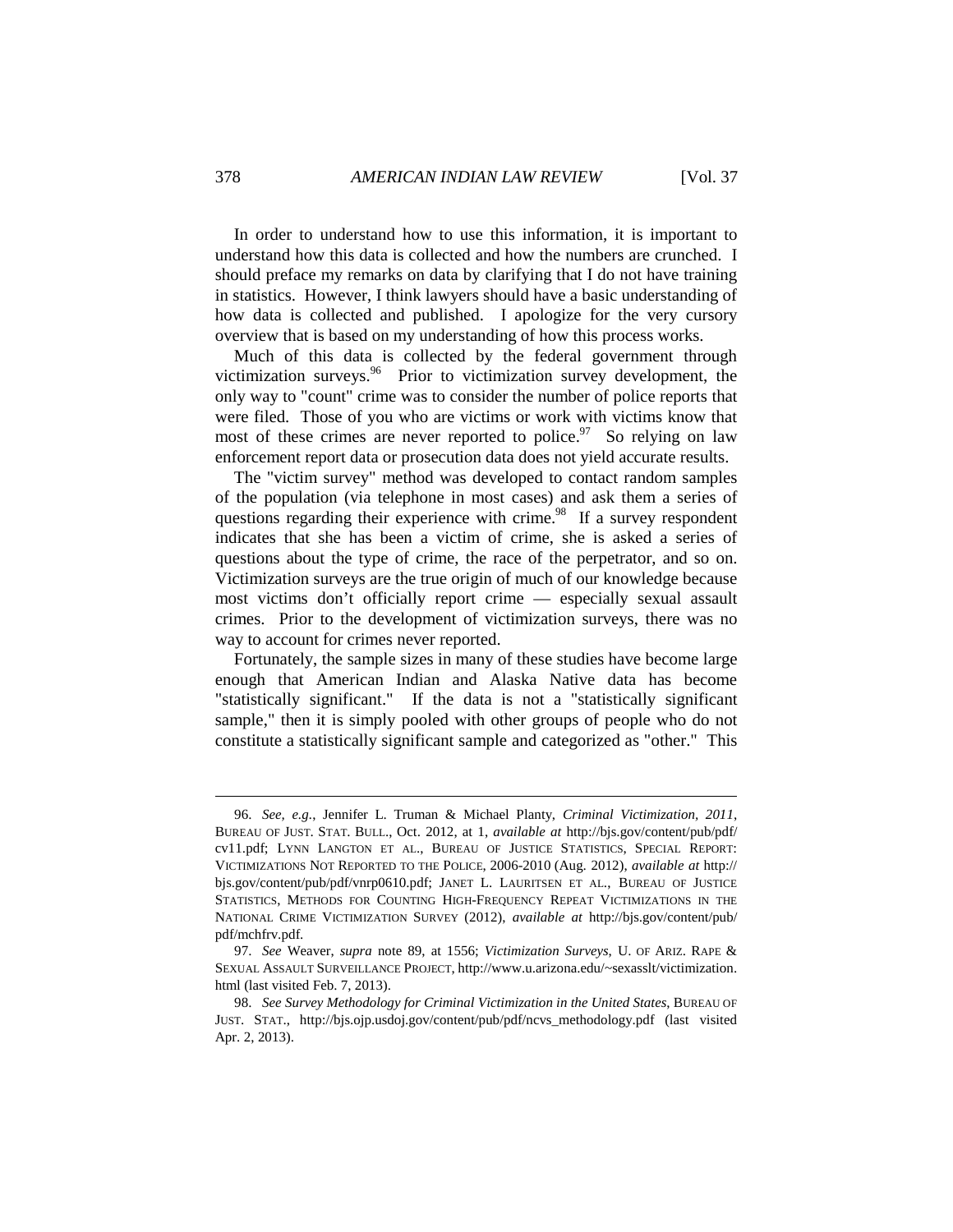is commonly seen in criminology studies that classify Americans as "White, Black, and Other."

But it is still important to remember that this data is based on anonymous surveys using random sample methodology. In at least one series of major studies, the U.S. Census Bureau is a central player, and statisticians design these survey projects to ensure scientific validity.<sup>99</sup> Since 1999, the data has been consistent in terms of the very high rate of crimes, particularly in tribal communities. I am not aware of a single study (federal, state, or tribal) containing a statistically significant group of American Indians/Alaska Natives where the data *doesn't* suggest that Native people suffer the highest rates of victimization in the United States.

However, one major problem with the data from a federal Indian law perspective is that the National Crime Victimization Survey ("NCVS") and National Violence Against Women Survey ("NVAWS") studies don't ask the survey respondent to identify whether a crime occurred on or off reservation land.100 That piece of information is crucial when trying to resolve jurisdictional questions and develop solutions to these high rates of crime.

Another potential weakness of victimization surveys is the likelihood that a survey respondent may not wish to disclose a crime like sexual assault, especially if she lives with her abuser. A Native woman may decline to disclose that she has been victimized because the survey is sponsored by the federal government, especially if she doesn't trust the results will be anonymous. Again, these victimization surveys are a vast improvement over the older way of collecting crime data through reports, but I think it is fair to say that the numbers may not reflect the true gravity of the situation.

I'd like to return to my second point — the problem with not knowing whether these crimes tend to occur in Indian Country.<sup>101</sup> Again, the data simply doesn't tell us. The issue of the race of the perpetrator comes up in this context because these victimization surveys are telling us that most perpetrators of violence against Native women are non-Native. Clearly, *Oliphant* immediately becomes an issue when you start talking about

 <sup>99.</sup> *Data Collection: National Crime Victimization Survey*, BUREAU OF JUST. STAT., http://bjs.ojp.usdoj.gov/index.cfm?ty=dcdetail&iid=245 (last visited Apr. 2, 2013).

 <sup>100.</sup> *Id.*; TJADEN & THOENNES, *supra* note 94, at 23.

 <sup>101.</sup> Indian Country is defined at 18 U.S.C. § 1151 (2006), and includes reservations, dependent Indian communities, and allotments. Tribes only have criminal jurisdiction over crimes perpetrated by Indians within Indian country. When a crime occurs off-reservation, even if a tribal member is a defendant, the tribe lacks criminal jurisdiction.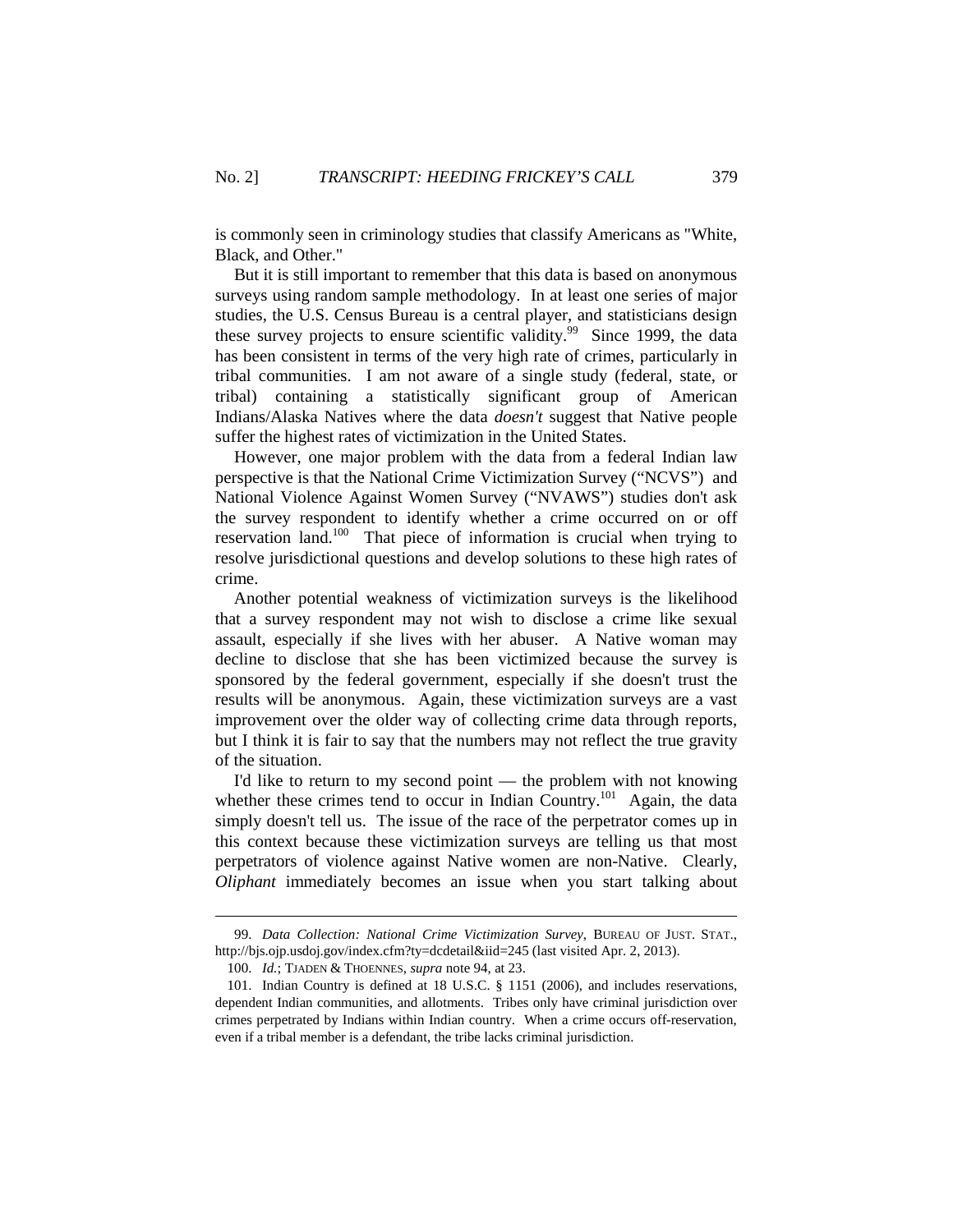that.102 One thing is clear: *Native women report in these victimization surveys that most of their perpetrators are non-Native.*103 This is an anomaly in American criminology. Most violent crime in America is intraracial.<sup>104</sup> In other words, if you are a white victim, your perpetrator is more likely than not to be white; if you are a black victim, your perpetrator is more likely than not to be black. The only exception to that general pattern is that Native women report their attackers and abusers to be non-Native as opposed to Native. This is scientifically valid data.

There is skepticism and cynicism in some circles about the interracial statistics.<sup>105</sup> Some of that skepticism might be based on the fact that most violent crime in the United States *is* intra-racial. Why would the experience of Native women be different? And are we letting Native men "off the hook" by only talking about the non-Native perpetrators?

Frankly, I think the debate is a bit of a distraction, but we have to confront it because it is driving much of the discussion about an *Oliphant* fix, including provisions in the VAWA 2013. From my perspective, even if only one non-Native man rapes one Native woman on one reservation, that tribe should be able to assert criminal jurisdiction over that case. So from that perspective, I don't see the need to *prove* that most perpetrators on reservations are non-Native. *Oliphant* should be fixed because it was the wrong decision and is inconsistent with tribal sovereignty.<sup>106</sup> For example, suppose the data showed that only a minority of Native women reported their attacker/abuser was non-Native. Under those facts, I still think the

 <sup>102.</sup> Oliphant v. Suquamish Indian Tribe, 435 U.S. 191, 212 (1978) (holding that tribes cannot prosecute non-Indians for crimes committed in Indian country).

 <sup>103.</sup> *See* GREENFELD & SMITH, *supra* note 93, at 7.

 <sup>104.</sup> *See* RONET BACHMAN ET AL., VIOLENCE AGAINST AMERICAN INDIAN AND ALASKA NATIVE WOMEN AND THE CRIMINAL JUSTICE RESPONSE: WHAT IS KNOWN 38 (2008), *available at* https://www.ncjrs.gov/pdffiles1/nij/grants/223691.pdf [hereinafter WHAT IS KNOWN].

 <sup>105.</sup> *See* Scott Seaborne, *Crime Data Misrepresented to Serve Hidden Tribal Agenda*, INDIAN COUNTRY TODAY (June 14, 2012), http://indiancountrytodaymedianetwork.com/ opinion/crime-data-misrepresented-to-serve-hidden-tribal-agenda-118360. *But see* Carole Goldberg & Kevin Washburn, *Goldberg and Washburn: Lies, Damn Lies, and Crime Statistics*, INDIAN COUNTRY TODAY (July 25, 2008), http://indiancountrytodaymedia network.com/node/93310.

 <sup>106.</sup> Many legal scholars and practitioners have explained the flaws in the *Oliphant* decision and called for its reversal by Congress. *See, e.g.*, L. Scott Gould, *The Consent Paradigm: Tribal Sovereignty at the Millennium*, 96 COLUM. L. REV. 809 (1996); John P. LaVelle, *Petitioner's Brief — Reargument of* Oliphant v. Suquamish Indian Tribe, 13 KAN. J.L. & PUB. POL'Y 69 (2003); Frank Pommersheim, Lara*: A Constitutional Crisis in Indian Law?*, 28 AM. INDIAN L. REV. 299, 303 (2003-2004).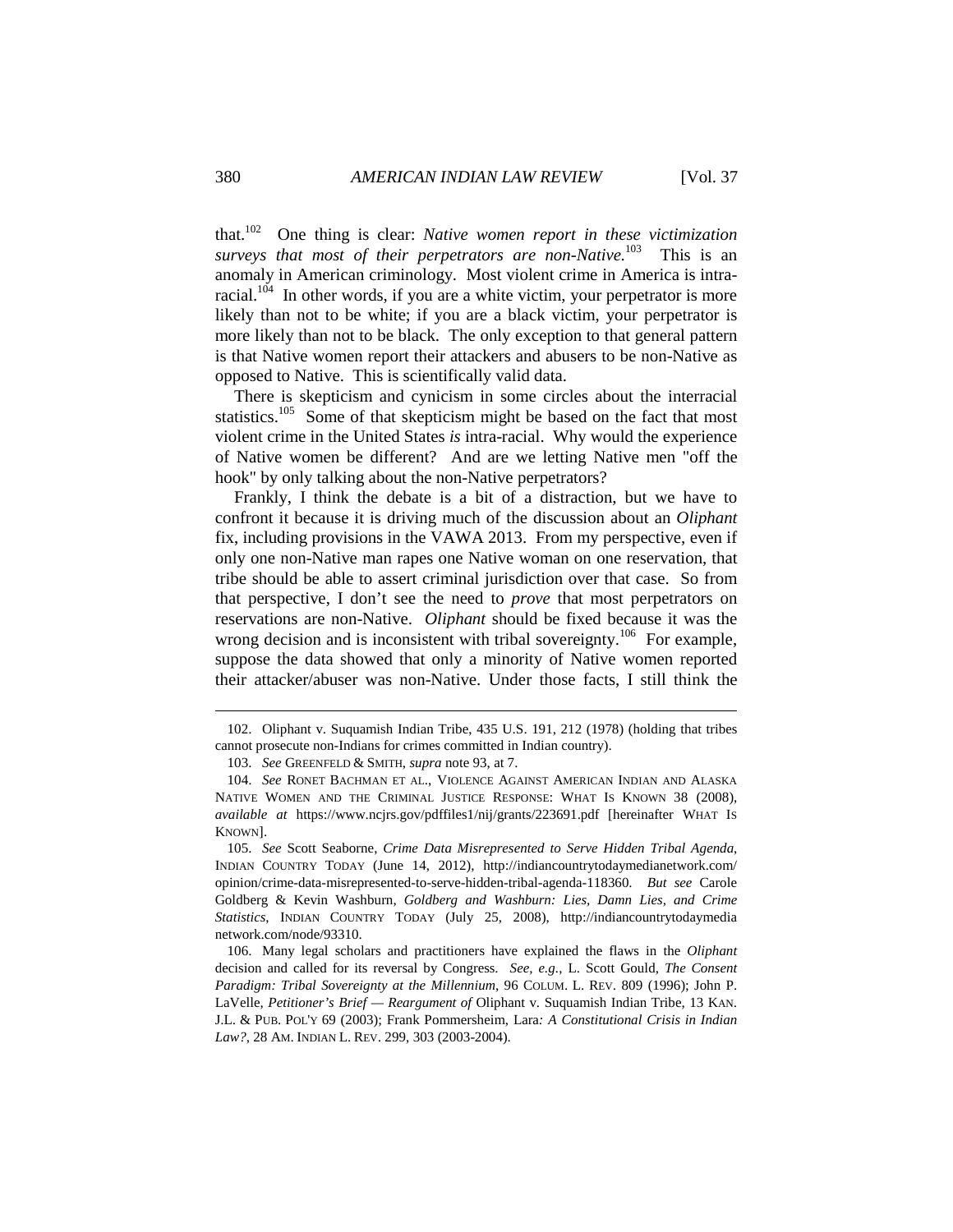*Oliphant* fix is justified because tribal nations should have authority over all crimes that happen on their lands. However, studies showing that most perpetrators of violence against Native women are non-Native are certainly a compelling reason to fix *Oliphant*.

In addition to a general skepticism about the percentages of non-Native perpetrators, there is the community-specific concern. A minority of tribal nations is so remote or closed that non-Native people are largely absent. Tribal members in such communities may not see many non-Native people in their community. So when the data suggests most perpetrators are white, those tribal members may be understandably skeptical of the data's accuracy. If the data doesn't reflect the reality in a particular community, then the data is met with skepticism by members of that community.

And then, of course, we have the urban issue. Some of the critique I have heard about the racial component of these victimization surveys is that they actually reflect "urban stats." The argument here is along the lines of, "these aren't numbers that are happening on reservations; they are happening off the reservation," so tribal jurisdiction is not relevant. Tribal jurisdiction is irrelevant for off-reservation crime, so if the numbers are more reflective of urban settings, critics say we don't need to adjust tribal criminal jurisdiction.

So we really can't say for certain whether most Native women who experience crime on tribal lands are more likely the victims of Native people or non-Native people. However, whether the rate is 20% non-Native or 80% non-Native, Congress should correct *Oliphant*. Future studies in this area should include this critical data point so we can address skepticism about the data. $107$ 

Here's another interesting facet of the interracial statistic debate. When someone critiques the data by suggesting that the numbers reflect the reality in urban settings but not reservation settings, we are still left with a really problematic situation. If the data *is* more accurate in the urban settings, shouldn't we be concerned that most Native women in *urban* settings are reporting this high rate of inter-racial crime? Again, remember that most

 <sup>107.</sup> The National Institute of Justice ("NIJ") is authorized "to conduct research on violence against American Indian and Alaska Native women in Indian Country" pursuant to the Reauthorization of the Violence Against Women Act of 2005, Title IX, Section 904(a)(1)(2). *Violence Against American Indian and Alaska Native Women: Program of Research*, NAT'L INST. OF JUST., http://www.nij.gov/nij/topics/tribal-justice/vawresearch/welcome.htm (last visited Apr. 2, 2013). The work at NIJ is being informed by experts and federal stakeholders, although no date has been announced for publishing a report. *Id.*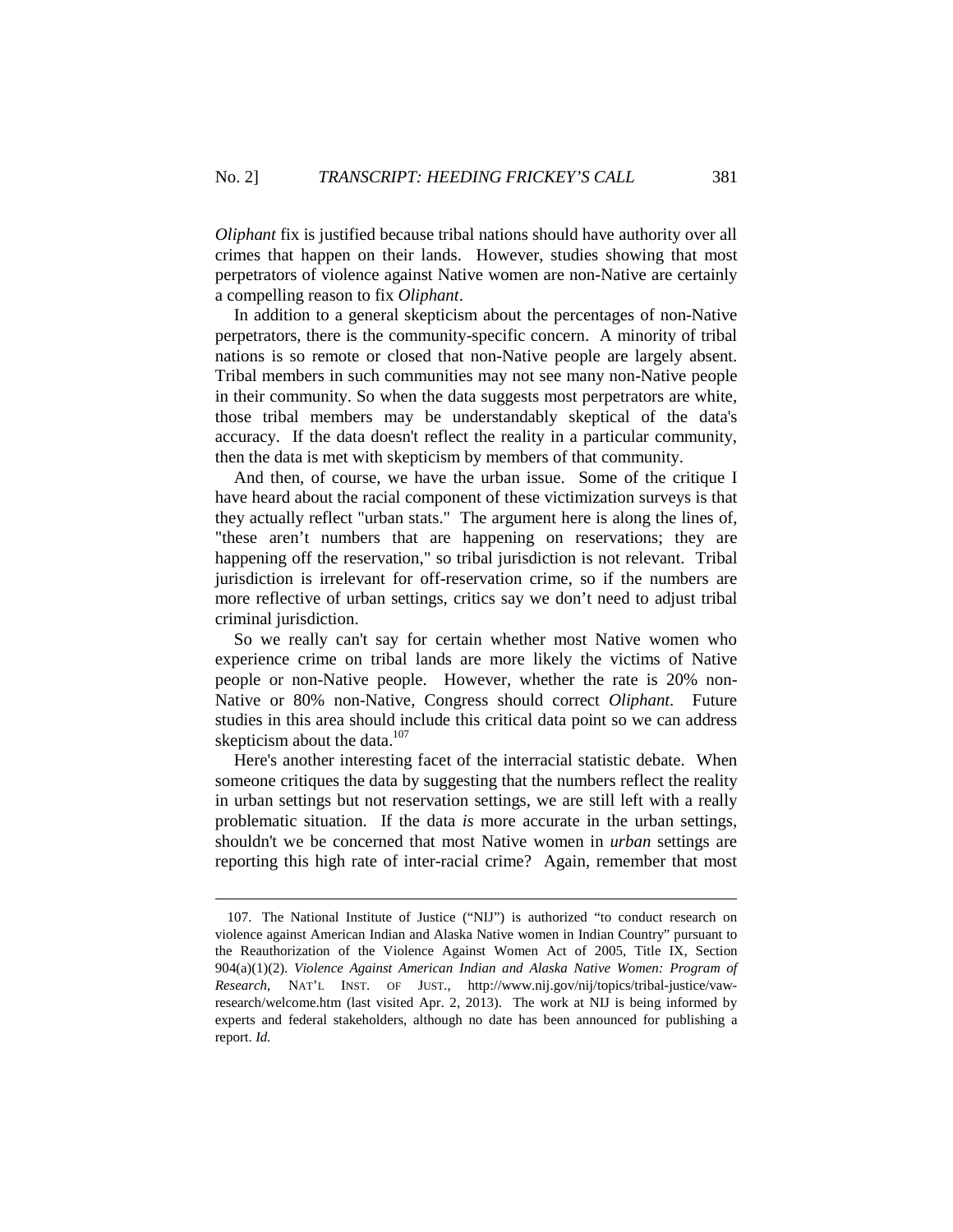crime in the United States is intra-racial. Since we know that Native women are reporting this high rate of inter-racial crime, this suggests there is a significant problem regardless of tribal jurisdiction.

What factors make it more likely that a Native victim in an *urban* setting is more likely than not to be attacked by a non-Native? If Native women are being targeted for sexual assault, there may very well be a hate-crime component to some of these crimes. There is a sense that there is a "rapeability" factor that comes from a product of the United States' long history of anti-Indian and anti-woman policies, which have become part of the fabric of our society.<sup>108</sup> I think that many advocates would agree with me that in some predator circles, Native women are perceived as less than human and therefore they don't deserve protection from the legal system. This perception becomes enhanced for drug addicted or prostituted women, and predators may target Native women and girls precisely because they are marginalized and fall outside the protection of the law.

As lawyers and policy makers, we need a plan of action to fully address the problem of sexual assault against Native women. In my opinion, there are three categories of action needed. Some of these efforts are underway, but much more needs to be done.

The first category is the reform of federal law. Control over violent crime on reservations should be placed back in the hands of tribal governments. The Tribal Law and Order  $Act^{109}$  and the VAWA 2013<sup>110</sup> are a good start toward returning and restoring jurisdiction where it belongs with tribal governments.

The second category of action is to strengthen the internal capacity of tribal courts to adjudicate crimes like rape and child sexual abuse. There are tribes that have been prosecuting these crimes for a long time, but they are few and far between. As more resources become available and jurisdiction is restored, more tribal governments will be able to take on these kinds of crimes. However, one of the problems I have found in my research is that there are many problematic sex crime laws on some tribal books. There are sexual assault ordinances at the tribal level that replicate state law from the 1940s or 1950s, when we had really bad rape laws across America.

 <sup>108.</sup> See ANDREA SMITH, CONQUEST: SEXUAL VIOLENCE AND AMERICAN INDIAN GENOCIDE (2005) (providing a full discussion of how this dynamic has developed in the United States).

 <sup>109.</sup> Tribal Law and Order Act of 2010, Pub. L. No. 111-211, 124 Stat. 2258.

 <sup>110.</sup> Violence Against Women Reauthorization Act of 2013, Pub. L. No. 113-4, 127 Stat. 54.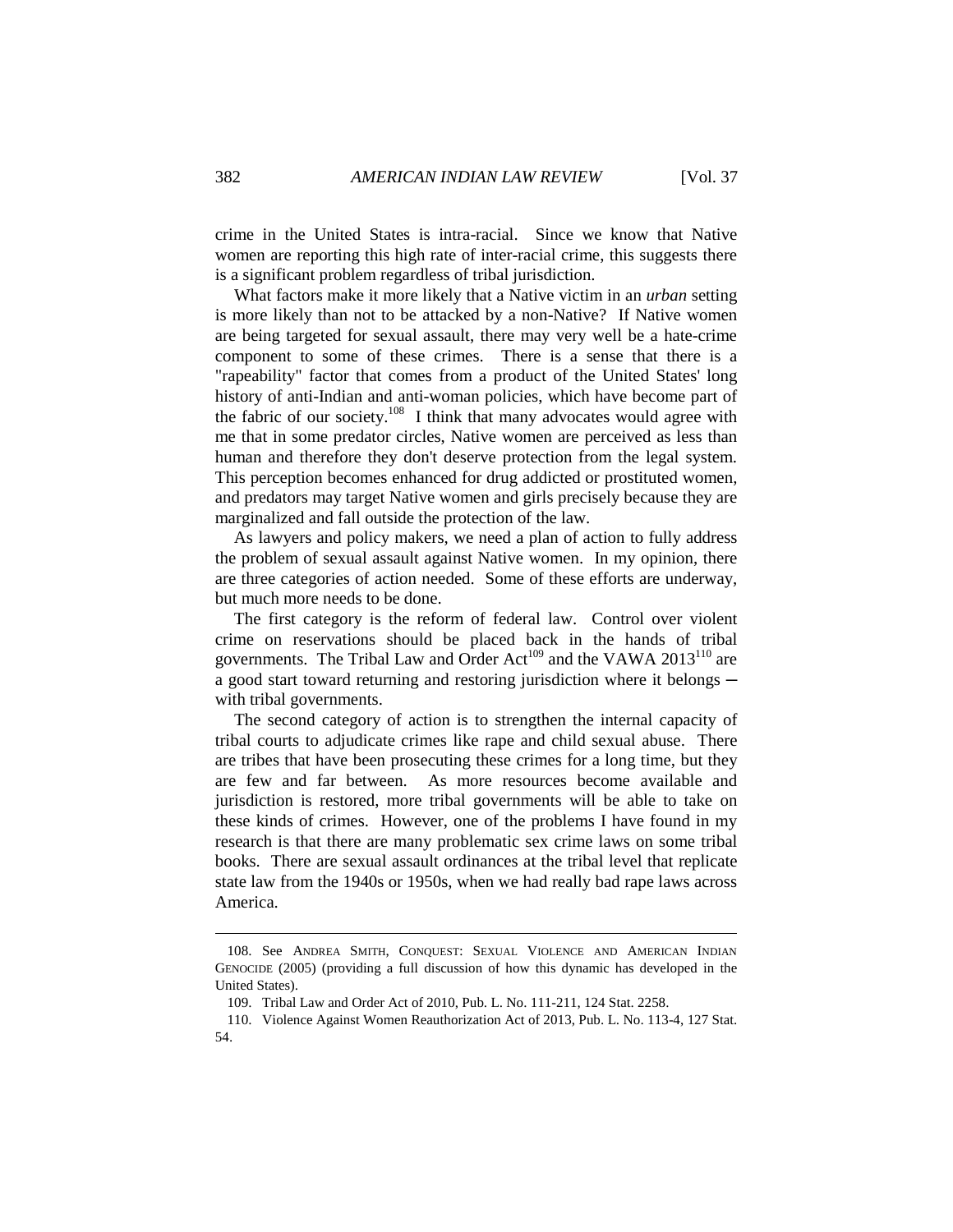Many of these problematic tribal rape laws were adopted in the time of "boilerplate" or "model tribal codes" — where a law was simply adopted by a tribal council without modification.<sup>111</sup> The Bureau of Indian Affairs developed a "Model Code for the Administration of Justice by Courts of Indian Offenses" in the 1970s, which was "nothing more than a redraft of the old Bureau regulations."112 These problematic tribal codes are usually not reflective of traditional tribal values and can make it difficult for a tribal prosecutor to charge and prosecute crimes against women and children.

For example, I have reviewed tribal sexual assault laws that include things like spousal exemption, which prevents a tribal prosecutor from charging a man who rapes his wife. That is an out-dated Anglo-American law, but still a part of some tribal laws.<sup>113</sup> Another example is the problem of defining sexual assault as requiring physical force instead of a lack of consent. In some tribal codes, there remains a requirement that the tribal prosecutor show physical force in order to secure conviction.<sup>114</sup> Physical force is uncommon in cases of sexual assault. Perpetrators generally use other kinds of force, like coercion and threats.

 <sup>111.</sup> *See, e.g.*, PAWNEE TRIBE OF INDIANS CODE § 234 ("It shall be unlawful to intentionally, wrongfully, and without consent subject another, not his/her spouse, to any sexual contact."); CHEYENNE RIVER SIOUX TRIBE LAW & ORDER CODE § 3-4-18(4) ("[T]he jury shall be instructed to evaluate the testimony of a victim or complaining witness with special care in view of the emotional involvement of the witness and the difficulty of determining the truth with respect to alleged sexual activities carried out in private, when such are not otherwise corroborated."); SAULT STE. MARIE CODE § 71.1801(4) ("No prosecution may be instituted or maintained for rape, deviate sexual contact, or sexual assault unless the alleged offense was brought . . . within thirty (30) days after its occurrence."); LAWS OF THE CONFEDERATED SALISH & KOOTENAI TRIBES § 2-1-601 (requiring "force" or incapacitation).

 <sup>112.</sup> Russel Lawrence Barsh & J. Youngblood Henderson, *Tribal Courts, the Model Code, and the Police Idea in American Indian Policy*, 40 LAW & CONTEMP. PROBS. 25, 26 (1976).

 <sup>113.</sup> *See, e.g.*, MARICOPA AK-CHIN INDIAN COMMUNITY OF ARIZ. CODE § 4.20 ("A person who commits, or attempts to commit, an act of sexual intercourse with another not his spouse . . ."); CHEYENNE RIVER SIOUX TRIBE LAW & ORDER CODE § 3-4-18(1) ("code relating to sexual offenses shall not apply to conduct between married persons"); CONFEDERATED TRIBES OF UMATILLA INDIANS CODE § 85(B) ("'Female' means a female person who is not married to the actor.") *Disclaimer: These tribal codes are provided as examples and are not intended to blame or embarrass any particular tribal communities*.

 <sup>114.</sup> *See, e.g.*, TULALIP TRIBES OF WASH. CODES & REGULATIONS § 3.6.1; FORT PECK COMPREHENSIVE CODE OF JUSTICE § 220 (1986); CHEYENNE RIVER SIOUX TRIBE LAW AND ORDER CODE § 3-4-16; CONFEDERATED TRIBES OF UMATILLA INDIANS CODE § 85(C); CONFEDERATED TRIBES OF THE COLVILLE RESERVATION CODE § 3-1-10.